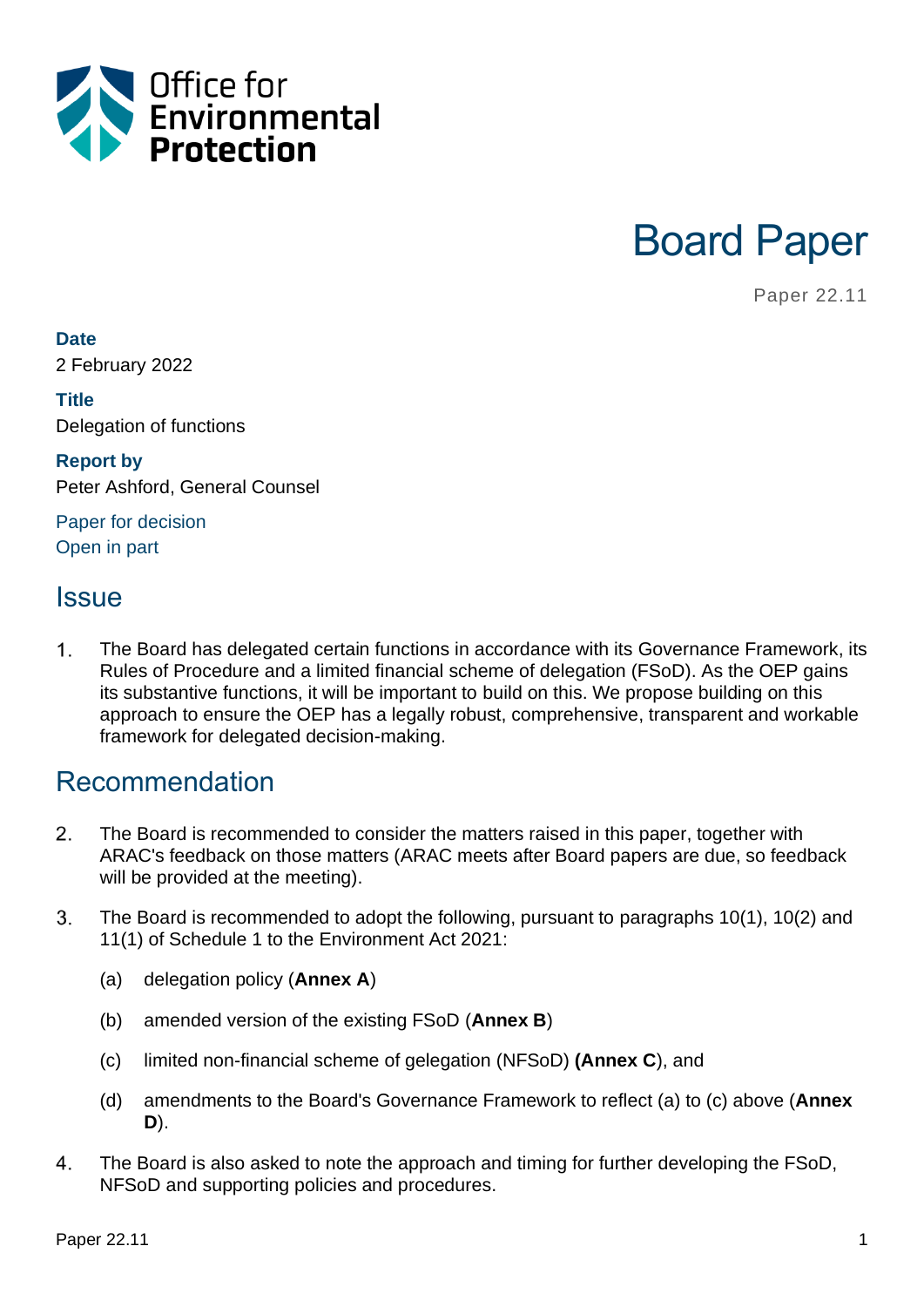# **Background**

- 5. The Board cannot delegate certain functions but otherwise may delegate to its committees, Board members and employees authorised for the purpose. Such delegations must be in accordance with a delegation policy, which the Act requires that the OEP adopts.
- The Board's current arrangements for delegated decision-making may be summarised as: 6.
	- (a) some matters are reserved to the Board (Annex B to the Governance Framework); this includes matters that must be reserved by law (although in the case of relevant Northern Ireland functions, they are reserved only because of a catch-all provision)
	- (b) limited functions are delegated to Board committees (para 52 of the Governance Framework)
	- (c) limited functions are delegated to the Chair (para 46 of Annex A, and para 1.m of Annex B, to the Governance Framework)
	- (d) all statutory functions other than those at (a) and (b) above are delegated to the Interim CEO (para 56); this includes the power of delegation itself (paras 56 and 57), and the power to enter into contracts (para 58)
	- (e) via a separate delegation (a limited FSoD, adopted on 4 November 2021) certain staff are also authorised to enter into contracts, and
	- (f) on occasion the Board has made specific delegations (e.g. to extend the period for strategy consultation) or recovered previously delegated matters (e.g. the Board has temporarily recovered all strategically significant decisions to investigate).
- 7. Thus, the OEP's current approach to delegations is set out in different places across a number of documents, and with some overlap between them.
- 8. We have revisited this approach in anticipation of the OEP obtaining its substantive functions. We propose that the Board puts in place a more comprehensive, robust and transparent framework for delegation. *This section has been redacted as it contains legally privileged advice.*
- 9. *This section has been redacted as it contains legally privileged advice.*
- 10. We anticipate bringing further proposals to that Board meeting. In the meantime, we are proposing that the Board makes interim changes to its current delegation arrangements as set out in the following douments:
	- (a) a delegation policy (**Annex A**)
	- (b) an amended version of the existing FSoD (**Annex B**)
	- (c) a limited NFSoD (**Annex C**), and
	- (d) amendments to the Board Governance Framework reflecting points (a) to (c) above (**Annex D**).
- The FSoD and NFSoD at (b) and (c) above are intentionally limited in scope. We have drafted fuller versions of these documents. However, these are not yet in a sufficiently advanced state to put to the Board. For example, more consideration needs to be given to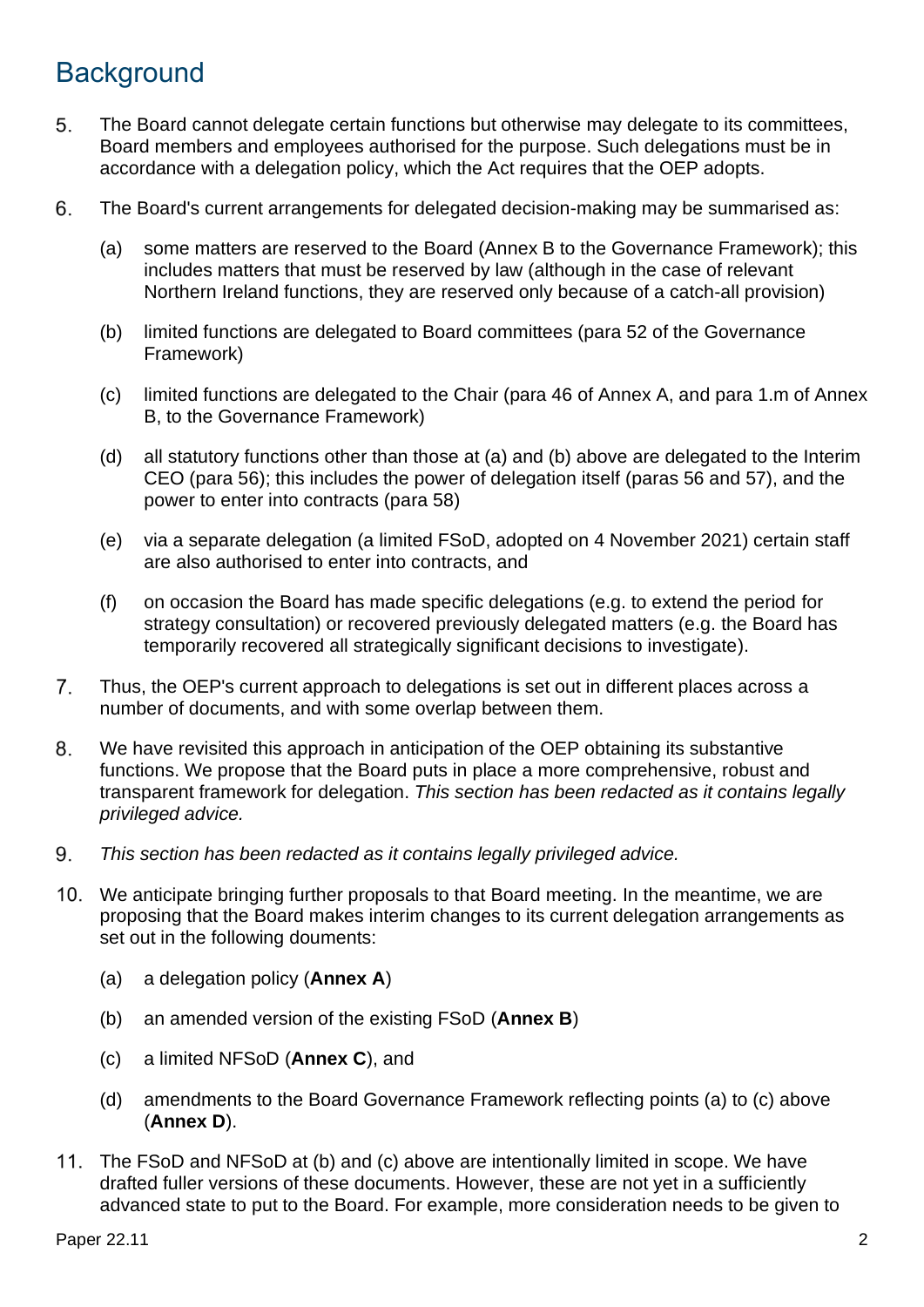the appropriate levels of financial delegations (as well as to how those delegations interact with any applicable government spending controls). Delegations should also sit alongside guidance and within an overall governance framework for staff decision-making, which are yet to be finalised.

We therefore propose tabling more fully developed FSoD and NFSoD by the time of the Board's meeting on 17 March.

# Analysis

#### **The delegation policy**

- 15. The proposed delegation policy is intended to unambiguously satisfy the requirement in the Act that "*The OEP must prepare a document that sets out its policy on how its functions may be appropriately delegated*". We propose that the policy is high level and largely reflects principles for delegation the Board has previously approved via the Governance Framework. However, the delegation policy goes beyond the Governance Framework in two material respects.
- 16. First, it contains a general statement that delegations should take account of risk, uncertainty and the possible consequences of decision-making. *This section has been redacted as it contains legally privileged advice and its publication would be prejudicial to the effective conduct of public affairs.*
- 17. Second, the policy contains a section on how staff should exercise delegated powers (Section 3.2). Most of this section mirrors aspects of the existing Governance Framework. It does though contain two deeming provisions, as follows:
	- (a) a statement that any functions delegated to OEP employees may also be exercised by those above them in their line management chain, and
	- (b) a statement that all delegated functions are deemed to carry with them a delegation of ancillary functions which it is reasonably necessary for the relevant employee to have to fulfil the primary delegated function and to fulfil their roles more generally.
- 18. These provisions are intended to allow a degree of flexibility and pragmatism in putting delegated decision-making into practice. The first provision is intended to increase the range of employees who may take a specific decision, avoiding keyman dependencies which could otherwise arise. It also avoids an anomalous scenario whereby a more junior member of staff could take decisions that their more senior line manager could not.
- 19. The second provision is intended to help employees efficiently carry out their roles. They will encounter a myriad of micallaneous and ancillary decisions in their day-to-day work. A deeming provision allows them to take these decisions without spelling them out individually (something which cannot readily be done in advance) or else have to defer those decisions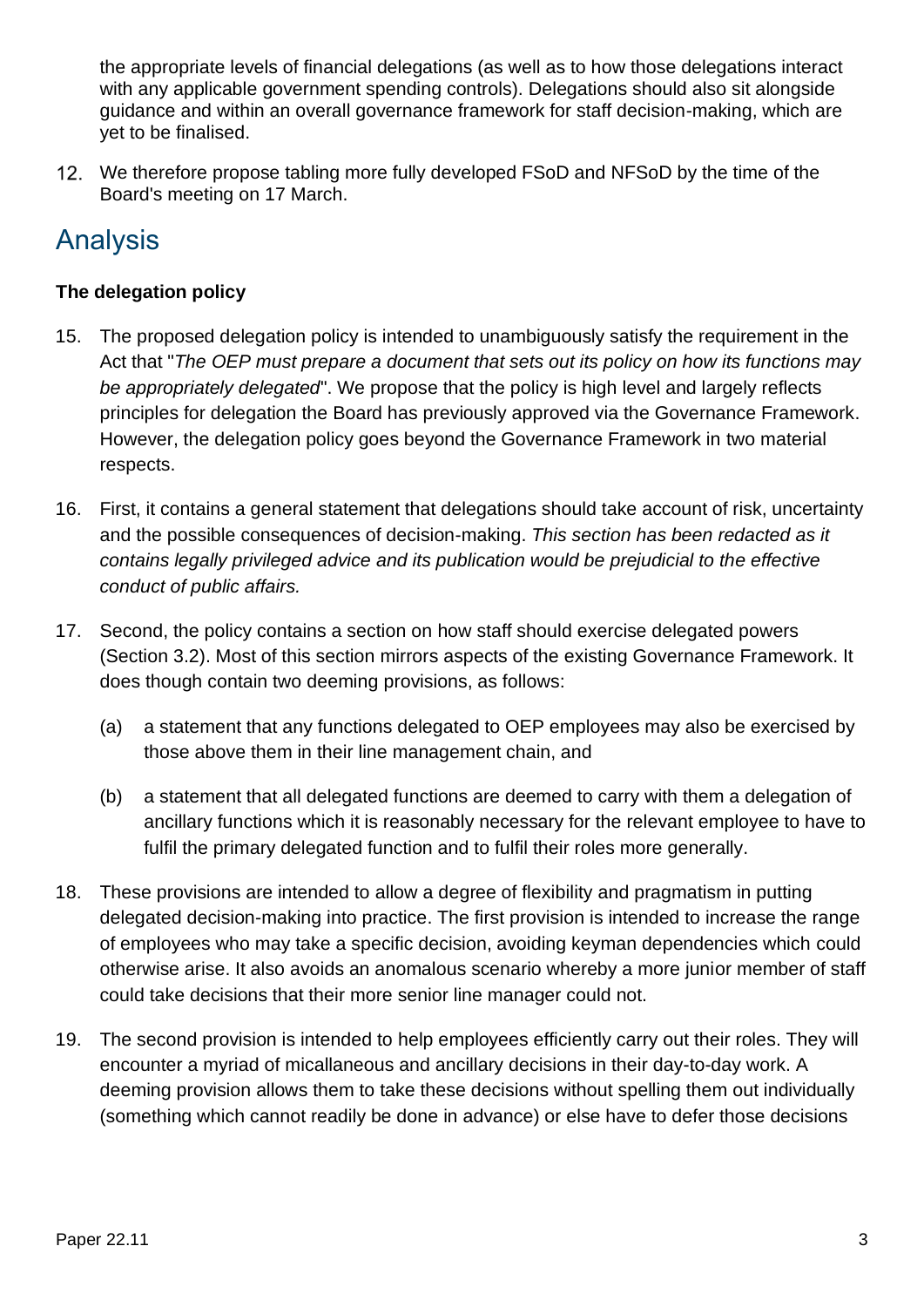to the Board*. This section has been redacted as its publication would be prejudicial to the effective conduct of public affairs.*

#### **Amended FSoD**

- 20. We are proposing limited amendments to the existing FSoD to include clarification as to what is meant by awarding, signing etc a 'contract' (e.g. that it includes various types of written agreement, but excludes contracts of employment). We are also proposing to add conditions to the delegations to ensure staff obtain necessary internal approvals when contracting on the OEP's behalf.
- 21. The proposed delegation policy and FSoD constitute one element of financial governance. In addition, financial policies and procedures are currently being drafted to cover all areas of operational finance and procurement. The finance function (including procurement) is expected to become operational on 1 February 2022. The associated policies and procedures are anticipated to be in a first draft form by 31 March 2022. The suite of documents will then be tabled to the Board for formal sign off. Recommended delegations of authority to change these policies will be included.
- 22. We have included a temporary delegation in the updated FSoD to cover the period until the end of this financial year (or the finance policies and procedures are agreed by the Board, if sooner). This delegation is to authorise the Interim CEO, Chief of Staff or Head of Finance and Corporate Services to establish appropriate internal financial controls and management. We have also included a condition to the contractual delegations to staff, that they must comply with such financial controls and management.

#### **Limited NFSoD**

- 23. We are proposing that the Board adopts an NFSoD of initially limited scope. We are proposing, in particular, that the Board includes in the NFSoD certain delegations to the Chair and committees previously covered in the Governance Framework (NFSoD Part 1) as well as delegations for:
	- (a) handling complaints (though *not* undertaking investigations or enforcement) (Part 5)
	- (b) press and media/social media (Part 8), and
	- (c) obtaining legal advice (Part 9).
- 24. For the timebeing the proposed interim NFSoD would sit alongside an amended Governance Framework (Annex D), such that all non-financial decision-making not covered in the NFSoD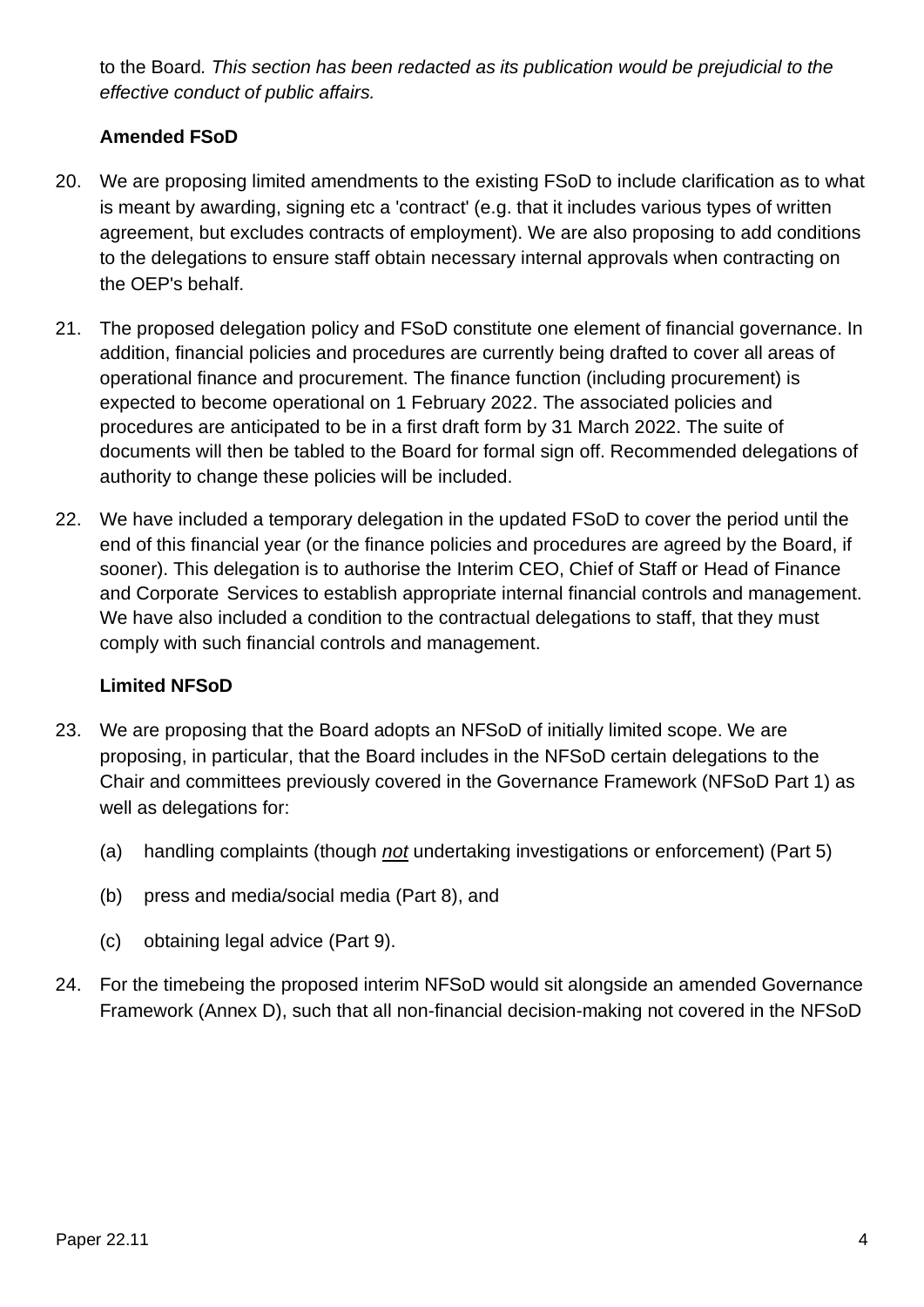(and financial decision-making not covered in the FSoD) would remain delegated to the CEO in accordance with the Governance Framework, unless reserved to the Board.

25. We aim to develop other Parts of the NFSoD, including the omitted Parts 2 to 4, 6 and 7, by the Board's meeting on 17 March. We also aim to finalise related internal guidance and governance arrangements by this time.

#### **Amended Governance Framework**

26. An amended Governance Framework to accommodate the proposed changes to the Board's delegations discussed above is at Annex D. The amendments are to delete sections covered instead via the delegation policy. We also propose removing the provision that the CEO may sub-delegate functions delegated to them *this section has been redacted as it contains legally privileged advice.*This will mean most delegated decisions must temporarily rest with the CEO. We propose addressing this over the next 6 weeks or so, so that we can put forward a more comprehensive FSoD and NFSoD when the Board meets on 17 March.

## Finance and Resource

- There are no material financial or resource implications directly associated with the recommendations in this paper.
- The proposals in this paper are intended in part to strengthen the OEP's financial governance, ensuring value for money in our decision-making. They are also intended to enable decision-making that supports us in making best use of our resources, streamlining how we do what we must, so we can do more of what we should as well*.*

### Impact Assessments

### **Risk Assessment**

- 27. *This section has been redacted as it contains legally privileged advice and its publication would be prejudicial to the effective conduct of public affairs.*
- 28. *This section has been redacted as it contains legally privileged advice and its publication would be prejudicial to the effective conduct of public affairs.*

### **Equality Analysis**

29. No equalities impacts are identified from the recommendations proposed.

## Implementation Timescale

We propose implementing any approved delegations policy, FSoD and NFSoD immediately. We also propose undertaking follow-up work as set out above, to be completed for the next Board meeting on 17 March.